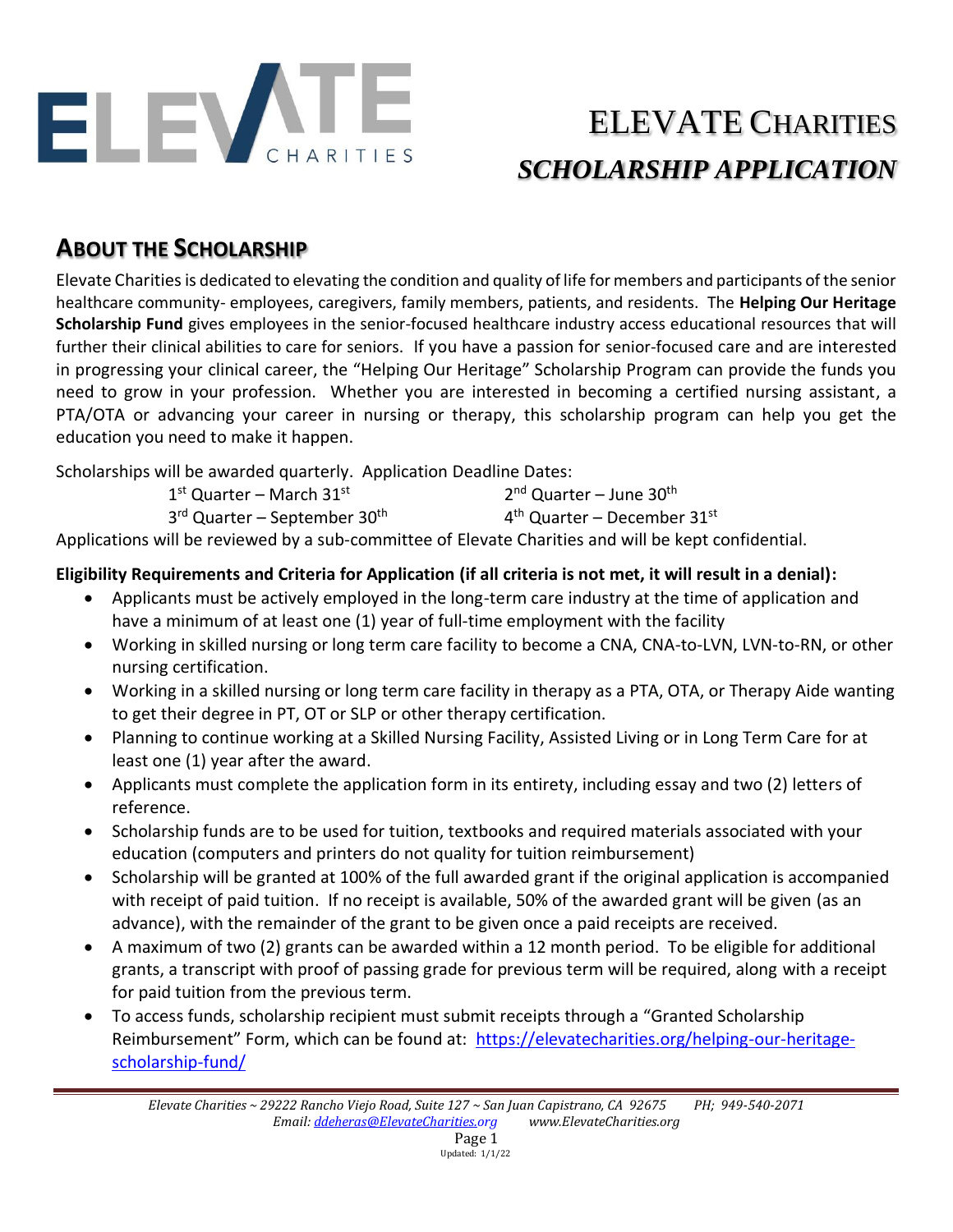# $\boldsymbol{N}$

#### *PART A*

| <b>Type or Print Clearly</b>                                             |  |  |                                                                                                                      |  |  |  |  |
|--------------------------------------------------------------------------|--|--|----------------------------------------------------------------------------------------------------------------------|--|--|--|--|
|                                                                          |  |  |                                                                                                                      |  |  |  |  |
|                                                                          |  |  |                                                                                                                      |  |  |  |  |
|                                                                          |  |  |                                                                                                                      |  |  |  |  |
|                                                                          |  |  |                                                                                                                      |  |  |  |  |
|                                                                          |  |  |                                                                                                                      |  |  |  |  |
|                                                                          |  |  |                                                                                                                      |  |  |  |  |
|                                                                          |  |  |                                                                                                                      |  |  |  |  |
|                                                                          |  |  |                                                                                                                      |  |  |  |  |
|                                                                          |  |  |                                                                                                                      |  |  |  |  |
| Name of Educational institution where you plan to obtain your education: |  |  |                                                                                                                      |  |  |  |  |
|                                                                          |  |  | <u> 1999 - Jan Barbara de Santo de Santo de Santo de Santo de Santo de Santo de Santo de Santo de Santo de Santo</u> |  |  |  |  |
| Amount Requested: \$                                                     |  |  |                                                                                                                      |  |  |  |  |
| Breakdown of Amount Requested:                                           |  |  |                                                                                                                      |  |  |  |  |
|                                                                          |  |  |                                                                                                                      |  |  |  |  |
|                                                                          |  |  |                                                                                                                      |  |  |  |  |
|                                                                          |  |  |                                                                                                                      |  |  |  |  |
|                                                                          |  |  |                                                                                                                      |  |  |  |  |
|                                                                          |  |  |                                                                                                                      |  |  |  |  |
|                                                                          |  |  |                                                                                                                      |  |  |  |  |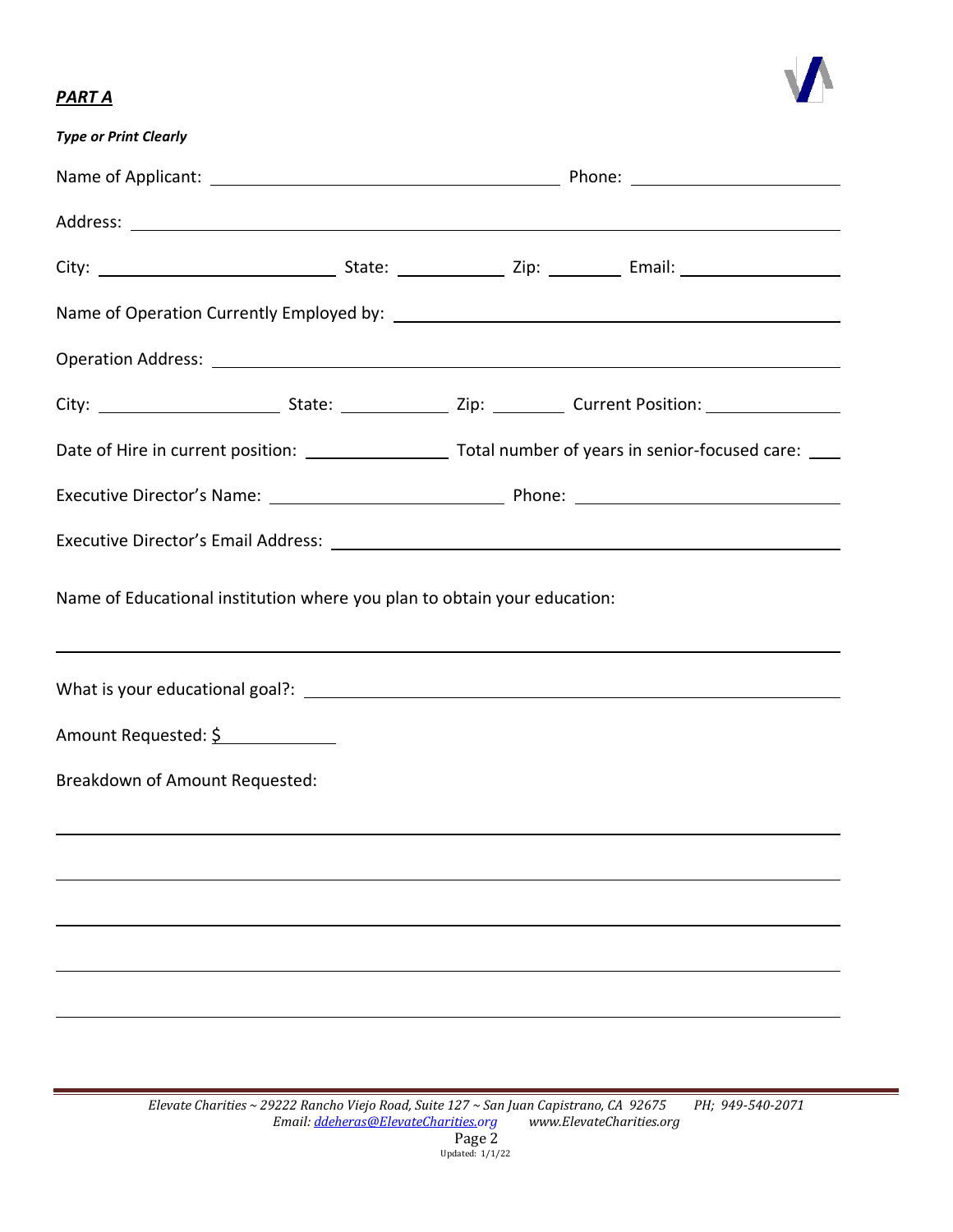#### *PART B*



• On a separate sheet of paper, include a 250-300 word essay on what would make you a good candidate for the Elevate Charities Scholarship.

If I am awarded a scholarship, I pledge to work in the senior-focused healthcare industry throughout the term of the scholarship and for at least one (1) year after completing my course of study. **Initial here:** 

--------------------------------------------------------------------------------------------------------------------------------------------------

You are required to submit a professional photo suitable for publishing with the application, in a jpeg format. If I am awarded a scholarship, I hereby give consent to Elevate Charities to utilize my name and photograph for the purposes of marketing and media releases. **Initial here:** Do not use my photo:

I certify that all the information contained within this application is true and correct and consent to having Elevate Charities contact my employer and references as part of my qualification of this scholarship application. **Initial here:** 

The following application must be completed in full with one or more recommendation letters prior to consideration by Elevate Charities. Missing information will disqualify an application. **Applications should be emailed or sent to:** Elevate Charities, Attention Dennielle de Heras, 29222 Rancho Viejo Road, Suite 127, San Juan Capistrano, CA 92675**. Email: ddeheras@ElevateCharities.org.**

| For additional information or clarification, please call Elevate Charities at (949) 540-2071 or email: |  |
|--------------------------------------------------------------------------------------------------------|--|
| ddehers@ElevateCharities.org.                                                                          |  |

Applicants Printed Name:

Applicants Signature:  $\blacksquare$ 

Check List:

 $\Box$  Part A - Fill out all items

 $\Box$  Part B - Include Essay on why you would be a good fit for the program

 $\Box$  Part C - Signed recommendation letter from immediate supervisor

 $\Box$  Part D, filled out and signed approval by the Administrator/ED

 $\Box$  Include photograph in jpeg format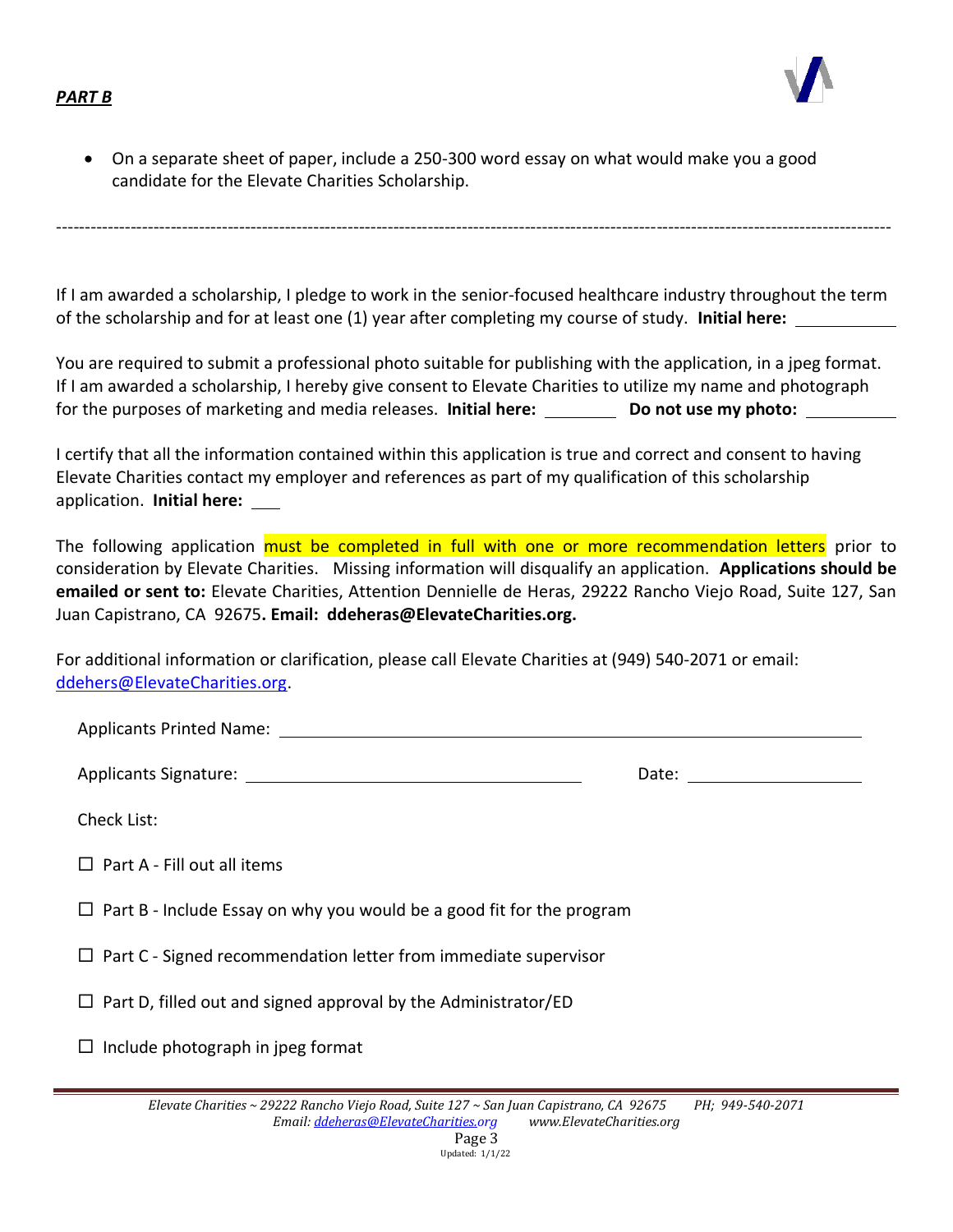*PART C*



#### **Recommendation Letter from Immediate Supervisor**

This letter of reference is for:

Applicants Name Current Position

The above individual is applying for an Elevate Charities Scholarship which will be awarded at the end of each quarter. Please tell us why this applicant should be chosen for an award based on your knowledge of the individual's initiative, merit and experience in promoting CAPLICO. Write your thoughts about this individual's eligibility. Please type or print clearly. Thank you for your assistance and your support of quality healthcare.

(Name of person writing reference) (Phone Number) (Date)

(Please write below this line or attach typed recommendation)